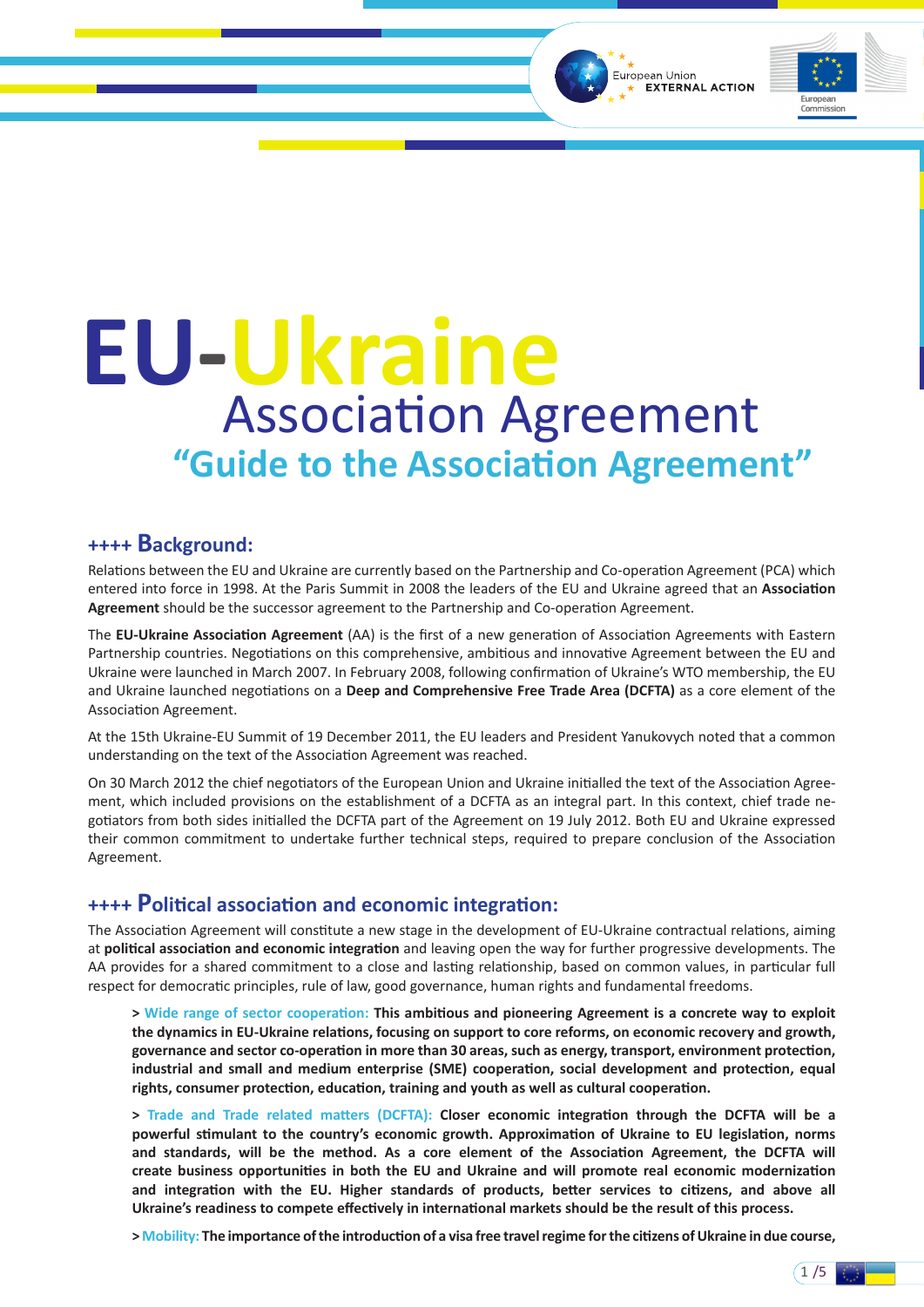**provided that the conditions for well-managed and secure mobility are in place is recognised in the Agreement.**

### **++++ Content of the Association Agreement**

**The EU-Ukraine Association Agreement counts in total over 1200 pages and comprises of**

**> A Preamble as an introductory statement of the Agreement, setting out the Agreement's purpose and underlying philosophy;**

**> Seven Titles which concern General Principles; Political Cooperation and Foreign and Security Policy; Justice Freedom and Security; Trade and Trade related matters (DCFTA); Economic and Sector Cooperation; Financial Cooperation with Anti-Fraud Provisions, as well as Institutional, General and Final Provisions;**

**> 43 Annexes setting out EU legislation to be taken over by a specific date and**

**> Three Protocols.**

The Association Agreement in a nut-shell:

**> The AA aims to accelerate the deepening of political and economic relations between Ukraine and the EU, as well as Ukraine's gradual integration in the EU Internal Market including by setting up a DCFTA.**

**> The AA is a concrete way to exploit the dynamics in EU-Ukraine relations, focusing on support to core reforms, on economic recovery and growth, governance and sector co-operation.**

**> The AA constitutes also a reform agenda for Ukraine, based around a comprehensive programme of Ukraine's approximation of its legislation to EU norms, around which all partners of Ukraine can align themselves and focus their assistance.**

**> The AA negotiations were not a stand-alone exercise: EU assistance to Ukraine is linked with the reform agenda as it emerges from the result of negotiations. The Comprehensive Institutional Building Programme (CIB) is particularly important in this regard.** 

# **++++ Preamble**

The **PREAMBLE** is a selection of the most important areas/facts pertinent to EU-Ukraine relations. It sets out the ambition for a close and lasting relationship. Although it has a non-binding introductory character, it presents important references to common values and could be perceived as a "scene-setter" for the Agreement.

The elements which are set out in the Preamble include among others:

**> A reference to common values on which the EU is built – namely democracy, respect for human rights and fundamental freedoms, and rule of law – and which are shared by Ukraine.**

**> A reference that Ukraine is recognised as a European country which shares a common history and common values with the Member States of the EU.**

**> A reference to the European aspirations of Ukraine. The EU welcomes Ukraine's European choice, including its commitment to build deep and sustainable democracy and a market economy.** 

**> An acknowledgement that the political association and economic integration of Ukraine with the EU will depend on progress in the implementation of the Association Agreement as well as Ukraine's track record in ensuring respect for common values, and progress in convergence with the EU in political, economic and legal areas.**

### **++++ Title I: General Principles**

**Title I** defines the general principles which will form the basis for the domestic and external policies of the Association between the EU and Ukraine namely:

- **> Respect for democratic principles, human rights, fundamental freedoms and the rule of law.**
- **> The promotion of respect for the principles of sovereignty and territorial integrity, inviolability of borders and independence, as well as countering the proliferation of weapons of mass destruction are set out.**

Moreover, the principles of a **free market economy, good governance, the fight against corruption, the fight against different forms of trans-national organised crime and terrorism, the promotion of sustainable development as well as effective multilateralism** are central to enhancing the relationship between the EU and Ukraine and will underpin their relationship.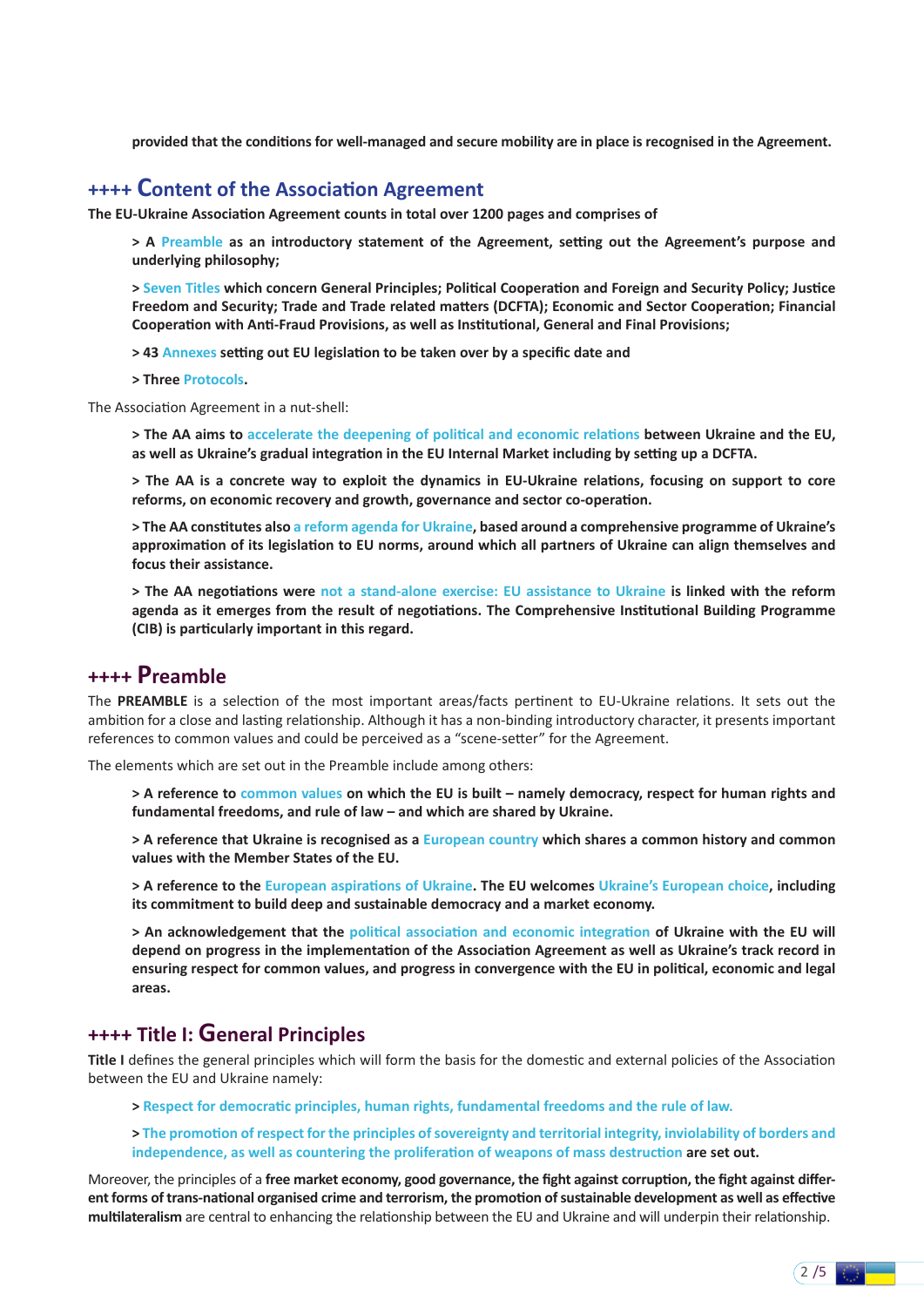# **++++ Title II: <sup>P</sup>olitical dialogue and reform, political association, cooperation and convergence in the field of foreign and security policy**

In **Title II**, the Association Agreement foresees the intensification of the EU-Ukraine political dialogue and cooperation in view of gradual convergence in the area of Common Security and Foreign Policy (CSFP) as well as Common Security and Defense Policy (CSDP).

**> Title II covers issues such as the aims of political dialogue, dialogue and cooperation on domestic reform as well as foreign and security policy.**

**> The Agreement foresees several fora for the conduct of political dialogue: the EU-Ukraine Summit will present the highest level of political dialogue. At ministerial level the dialogue will be conducted within the Association Council. The political dialogue will aim inter alia:**

>> to **deepen political association** and increase political and security policy convergence and effectiveness;

>> to promote **international stability** and security based on effective multilateralism;

>> to strengthen cooperation and dialogue on **international security and crisis management**, notably in order to address global and regional challenges and key threats;

>> to foster result-oriented and practical cooperation for achieving **peace, security and stability on the European continent**;

>> to strengthen respect for **democratic principles, the rule of law and good governance, human rights and fundamental freedoms**, including the rights of persons belonging to national minorities, non-discrimination of persons belon ing to minorities and respect for diversity, and to contribute to consolidating domestic political reforms.

**> Title II dedicates a specific article on the International Criminal Court and calls on the cooperation of the EU and Ukraine in promoting peace and international justice by ratifying and implementing the Rome Statute of the International Criminal Court and its related instruments.**

### **++++ Title III: Justice, Freedom and Security**

**Title III** covers issues concerning the rule of law and respect for human rights; protection of personal data; cooperation on migration, asylum and border management; treatment of workers; mobility of workers; movement of persons; money laundering and terrorism financing; cooperation on the fight against illicit drugs; the fight against crime and corruption; cooperation in fighting terrorism and legal cooperation.

**> The EU and Ukraine commit through the Association Agreement to increase their dialogue and cooperation on migration, asylum and border management. The importance of the introduction of a visa free travel regime for the citizens of Ukraine in due course, provided that the conditions for well-managed and secure mobility are in place is recognised in the Agreement**

**> The commitment to combating organised crime and money laundering, to reducing the supply of and demand for illicit drugs and to stepping up cooperation in the fight against terrorism is also reflected in the Agreement.**

**> The wish to enhance people-to-people contacts is explicitly set out.**

# **++++ Title IV: Trade and Trade-Related Matters**

The EU is Ukraine's main commercial partner and accounts for 31% of its external trade, ahead of Russia (2010). Closer economic integration through the DCFTA will be a powerful stimulant to the country's economic growth. As a core element of the Association Agreement, the DCFTA will create business opportunities in Ukraine and will promote real economic modernization and integration with the EU. Higher standards of products, better services to citizens, and above all Ukraine's readiness to compete effectively in international markets should be the result of this process.

**> Hence the DCFTA Title IV of the Association Agreement is dedicated to Trade and Trade Related Matters. Through a Deep and Comprehensive Free Trade Area economic integration is envisaged.**

**> The DCFTA, linked to the broader process of legislative approximation will contribute to further economic integration with the European Union's Internal Market. This includes the elimination of almost all tariffs and barriers in the area of trade in goods, the provision of services, and the flow of investments (especially in the energy sector). Once Ukraine has taken over the relevant EU acquis, the EU will grant market access for example in areas such as public procurement or industrial goods.**

**> The DCFTA will provide for a conducive new climate for economic relations between the EU and Ukraine. New** 

 $3/5$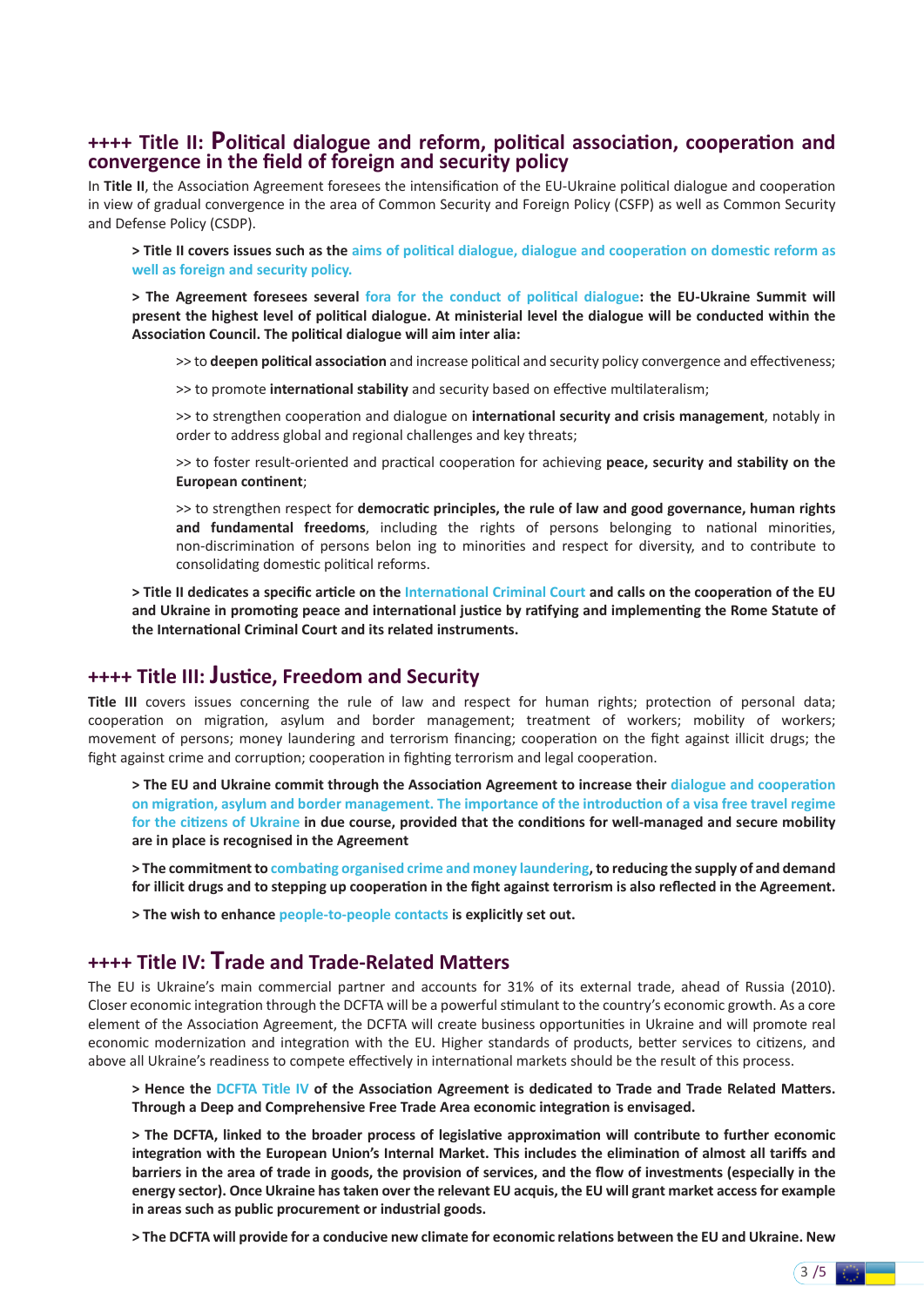**trade and investment opportunities will be created and competition will be stimulated. All these elements are factors crucial to economic restructuring and modernisation. As regards the impact of a removal of customs duties entailed by the DCFTA, experience has shown that this short-term loss of import charges will be more than compensated for by the increased revenue received by the state from indirect taxes paid by companies seizing new market opportunities and by the general boost to the economy. The budget spending on legal and institutional reforms in trade-related areas is or will be supported by the EU along with funds from International Financial Institutions. The DCFTA once in force will provide tariff cuts which will allow the economic operators of both sides to save around 750 millions euros per year in average (most of the customs duties being lifted)**

### **++++ Title V: Economic and sector cooperation**

**Title V comprises 28 chapters** in the fields of energy cooperation; macro-economic cooperation; management of public finances; taxation; statistics; environment; transport; space; cooperation in science and technology; industrial and enterprise policy; mining and metals; financial services; company law, corporate governance, accounting and auditing; information society; audio-visual policy; tourism; agriculture and rural development; fisheries and maritime policy; Danube river; consumer protection; cooperation on employment, social policy and equal opportunities; public health; education, training and youth; culture, sport and physical activity; civil society, cross-border and regional cooperation; participation in European Agencies and Programmes, based on **gradual approximation with the EU acquis** and also – where relevant – with international norms and standards.

### **++++ Title VI: Financial cooperation, with anti-fraud provisions**

The European Union and its Member States continue to be the largest donor to Ukraine: since 1991, assistance provided by the European Union alone has amounted to over €2.5 billion. The European Neighbourhood Policy Instrument (ENPI) allocates € 470 million to Ukraine for the years 2011-2013. This goes to support action in three priority areas: good governance and the rule of law; facilitating the entry into force of the Association Agreement, and sustainable development, including energy and environment. This amount includes funding under the Eastern Partnership for the **Comprehensive Institution Building programme** (€ 43.37 million). The latter is designed to improve the administrative capacity of partner countries and their compatibility with EU institutions, for instance through twinning programmes, professional training and secondment of personnel.

**> Ukraine will benefit from EU Financial Assistance through existing funding mechanisms and instruments in order to achieve the objectives of the Association Agreement.**

**> The future priority areas of the EU Financial Assistance to Ukraine will be laid down in relevant indicative programmes reflecting agreed policy priorities between the EU and Ukraine. The indicative amounts of assistance will take into account Ukraine's needs, sector capacities and progress with reforms.**

**> EU assistance will be implemented in close cooperation and coordination with other donor countries, donor organisations and International Financial Institutions (IFI), and in line with international principles of aid effectiveness. Through the Neighbourhood Investment Facility (NIF), to which Ukraine is eligible IFI investments could be leveraged. The NIF aims at mobilising additional funding to cover the investment needs of Ukraine for infrastructures in sectors such as transport, energy, the environment and social issues (e.g. construction of schools or hospitals).**

**> The Agreement lays down that the EU and Ukraine will take effective measures to prevent and fight fraud, corruption and any other illegal activities.**

### **++++ Title VII: Institutional, general and final provisions**

The Association Agreement foresees a tailor-made institutional set up for EU-Ukraine relations.

**> At the top level, the EU-Ukraine Summit will be established: The Summit will present the highest level of political dialogue and will be a platform for meetings between Presidents.**

**> At ministerial level, the dialogue will be conducted within the Association Council which could meet in any configuration. The Association Council will have the power to take binding decisions.** 

**> The Association Council will be assisted in the performance of its duties by an Association Committee. The Association Committee will create Subcommittees to implement sector cooperation. Meeting in a special format, the Association Committee will address the specific DCFTA issues.**

**> The Association Agreement also foresees a parliamentary dimension, notably by establishing a Parliamentary Association Committee. It will be a forum for Members of the European Parliament and the**